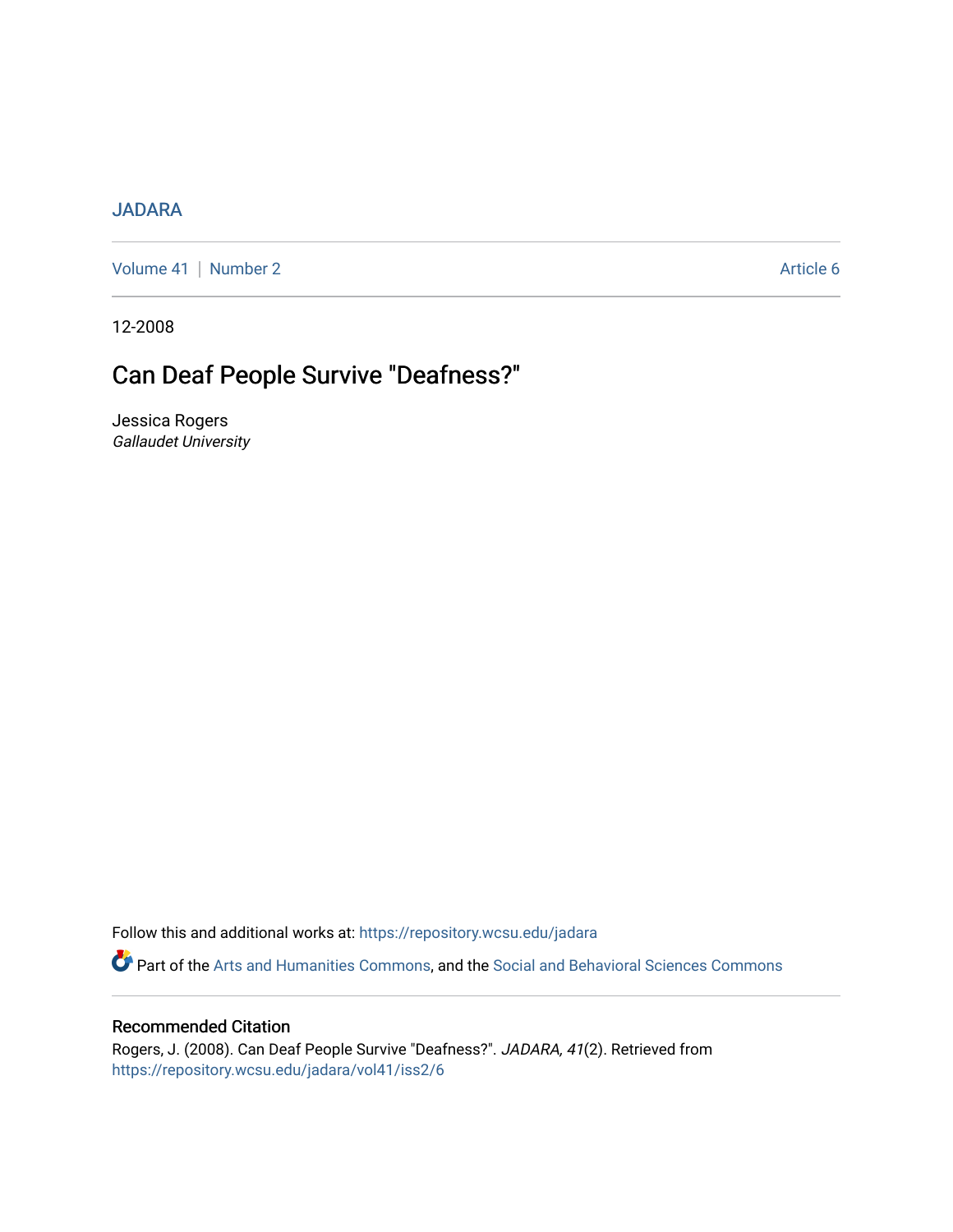## CAN DEAF PEOPLE SURVIVE "DEAFNESS?"

#### Jessica Rogers, M.A. Candidate Department of Counseling, Gallaudet University

#### Abstract

The article review was completed as an assignment for a Gallaudet University Counseling graduate course, "Psychosocial Aspects of Deafhess," reviewing MJ Bienvenu's (1991) article entitled "Can Deaf People Survive 'deafness?'" In the review, main points in Bienvenu's article are discussed and the author's reasons for reviewing this particular article are elaborated. Comparisons are made between issues within the Deaf community in 1991 and issues found today for the purpose of advocating Bienvenu's point; additionally, another article is presented to assist in Bienvenu's position. The author discusses the relevance of Bienvenu's article to her developing profession as a counselor for Deaf children.

MJ Bienvenu is one of the first few people who brought on the concept and ideas of Deaf culture and probed it further during an era when the concept itself was just being introduced. In 1991, Bienvenu wrote the article, "Can Deaf People Survive 'deafness?'" (Bienvenu, 1991) which was later included in Lois Bragg's book, Deaf World: A Historical Reader and Primary Sourcebook (Bragg, 2001). In this article, Bienvenu discusses the word "deafness" and how it is critical in this day and age to clear up the definition of this word and what it means to be "deaf" in the pathological and cultural senses. She affirms what Deaf people are and are not, regardless of what society states.

She also brings up several issues within the Deaf community that need to be discussed and clarified in order to strengthen the community and to remove the pathological label of Deaf culture. One such example of this is cleaning up the long list of labels towards Deaf people and choosing an appropriate label for ourselves that best represents us. Yet another example of a much-needed discussion within our community is shown within Bienvenu's clarifications of the misconceptions of ASL.

I chose this particular article because I am personally fascinated with Deaf culture and the issues within the community. I have always admired Bienvenu and her strong viewpoints. Today there aren't many people who are willing to take a stand and bluntly share what they believe regarding controversial and new ideas, let alone develop innovative perspectives of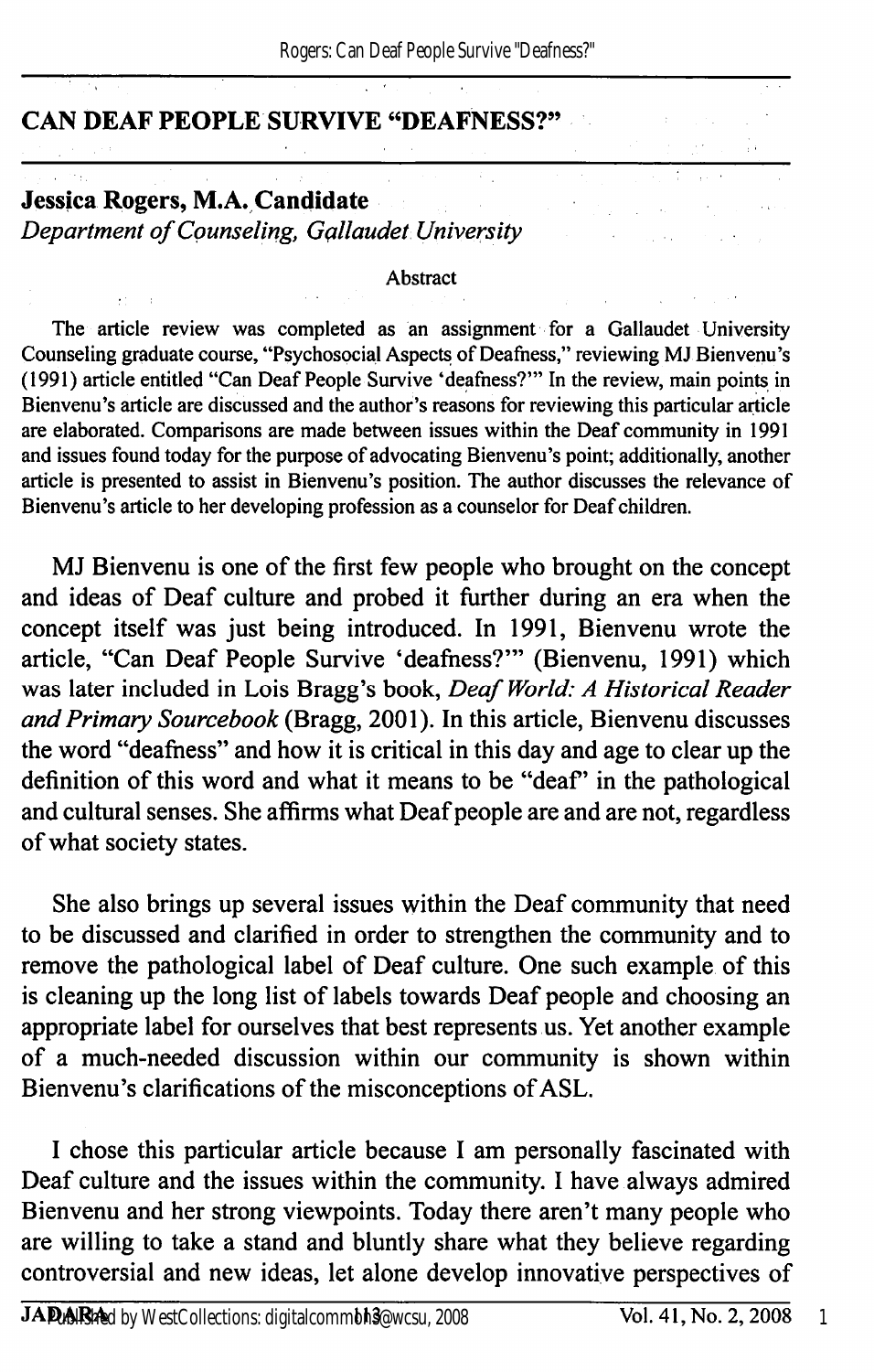#### *JADARA, Vol. 41, No. 2 [2008], Art. 6*

these ideas. As a student participating in the counseling course entitled "Psychosocial Aspects of Deafness," I was elated when I discovered at the beginning of the semester that we'd be covering a broad range of topics regarding Deaf people and Deaf culture, allowing for further probing of varied perspectives. I chose this article because I knew it would contribute to the stimulation of my thinking and ideas about these topics.

I am tired of the same old viewpoints that have been repeatedly argued. I want to put on a new lens and develop new approaches towards the discussion of these topics in order to truly grow as a community in its wholeness. When thinking about what the world was like back in 1991, with the Americans with Disabilities Act in its infancy and with oralism and Total Communication (TC) still in their strong movements, I believe that Bienvenu's discussion within this article was a breakthrough, thrown into people's faces. I'm curious about how much this kind of discussion was already underway and how many other publications covered these new ideas during this time. Even with this "breakthrough," I feel that the same arguments have been used for the past 16 years since then and I wonder about the efficiency of these arguments with the increasing rate of technology used today, not to mention in the near future.

Bienvenu says it best when she states: "It is time that we stopped being passive, and boldly declared our objections about how we are defined by non-Deaf people" (1991). This is especially true with the increasing rate of cochlear implant surgeries; that is a clear example of non-Deaf people defining Deaf people. The process of implanting Deaf people itself implies that non-Deaf people view Deaf people in the pathological sense. Deaf people are the minority and the majority's strong use of media and technology makes it tricky for Deaf people to jump into their own selves and truly develop their own rightful identities as human beings. Because we are the minority, "How we label ourselves is very important" (Bienvenu, 1991). Labels send a message out to the majority about our community, whether we like it or not.

Bienvenu derives examples from other scholars' articles and examples of various events (such as the production of various multimedia to promote Deaf culture) to back her viewpoints, yet at the same time her article is strongly developed from her own opinions. There might be questions about her use of other communities' viewpoints and issues to compare with those within the Deaf community, such as comparing the label "hearing impaired"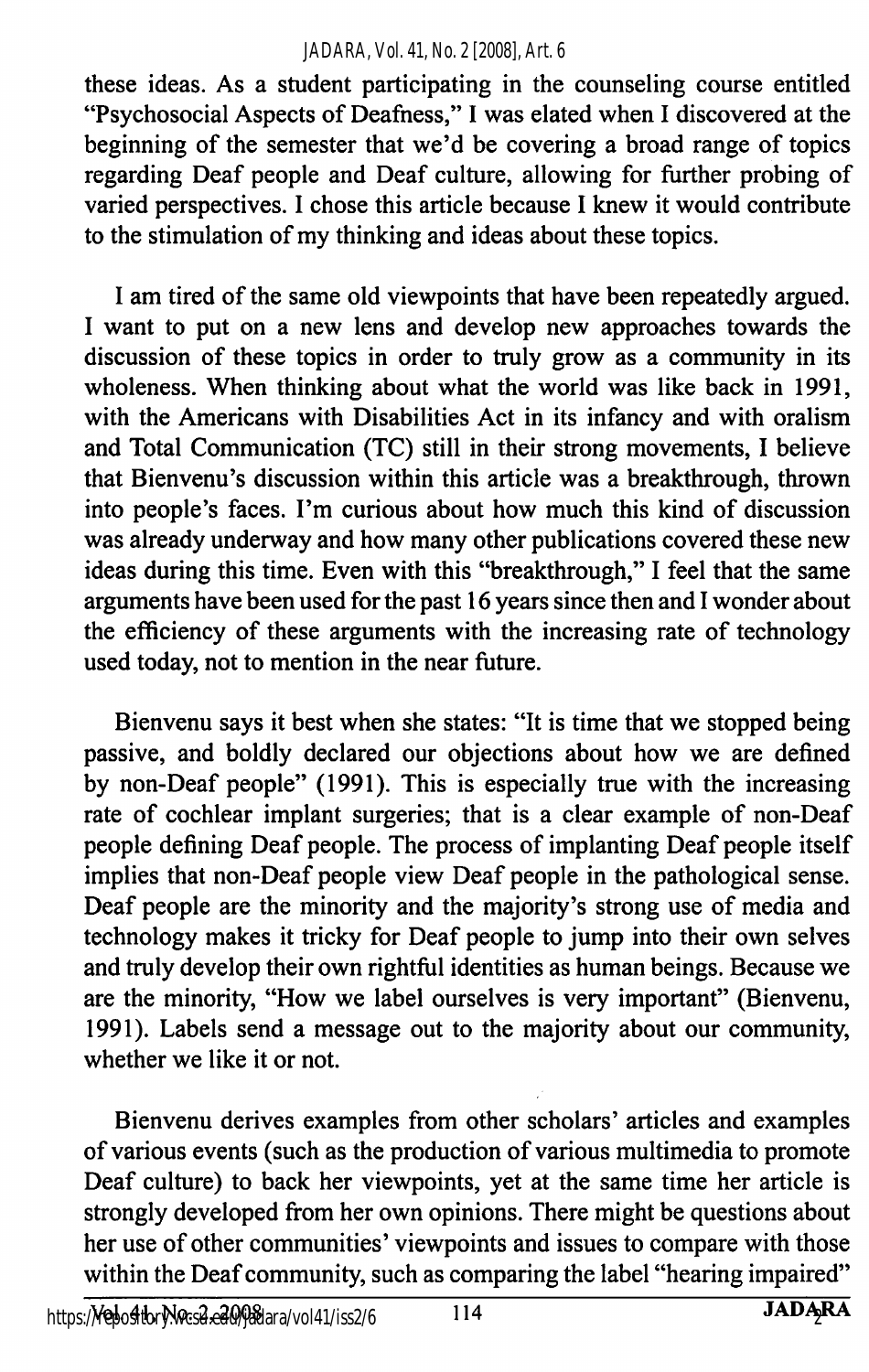to "nigger." While this may be controversial, this can also be a wonderful strategy to begin a much-needed discussion about the implications of such labels.

A potential complication of this article is the broad range of topics stated in the article that need to be confronted in order to change the world's perspective of Deaf people. It is almost as if Bienvenu is jumping from one area to another with the possibility of overwhelming readers who do not have a strong basis of knowledge regarding the Deaf community. This article needs to be taken in with an open mind and plenty of discussion with various people in order to be processed fiilly. This article is simultaneously an overview of and a crash course in the issues of the Deaf community.

Another article I found that can be used to increase readers' understanding of Bienvenu's article is "Signs of their times: Deaf communities and the culture of language" (Senghas & Monaghan, 2002). This article provides an elaboration of the importance of looking at Deaf community with a sociocultural lens rather than a pathological lens. The authors focus "on issues of community identity and related cultural phenomena, especially language, and appropriate theory and methods for analysis of such issues (Senghas & Monaghan). There are many other publications that follow the same course while there are very few that provide similar outlines to ideas such as that of Bienvenu. I believe that articles such as the abovementioned will help readers gain better understanding of the implications that Bienvenu provides. Readers can learn about topics such as the definitions of "Deaf/ deaf" and sign language viewed as complex grammatical systems; upon reading about these topics, they can broaden their perspectives to take in those of Bienvenu and challenge their own thinking. I believe this was an intention Bienvenu had when writing this article.

As a future counselor, this article is beneficial for me. I will be working with Deaf children, the majority of whom will be from hearing families, as well as their families. It's guaranteed there will be times where I will have to sit with these children and families and educate them about the various aspects of the Deaf community, as well as the perspectives within these aspects. This article provided me the opportunity to take a look at these perspectives myself from assorted angles and better understand the issues myself in order to be able to clearly explain and discuss them with these children and families.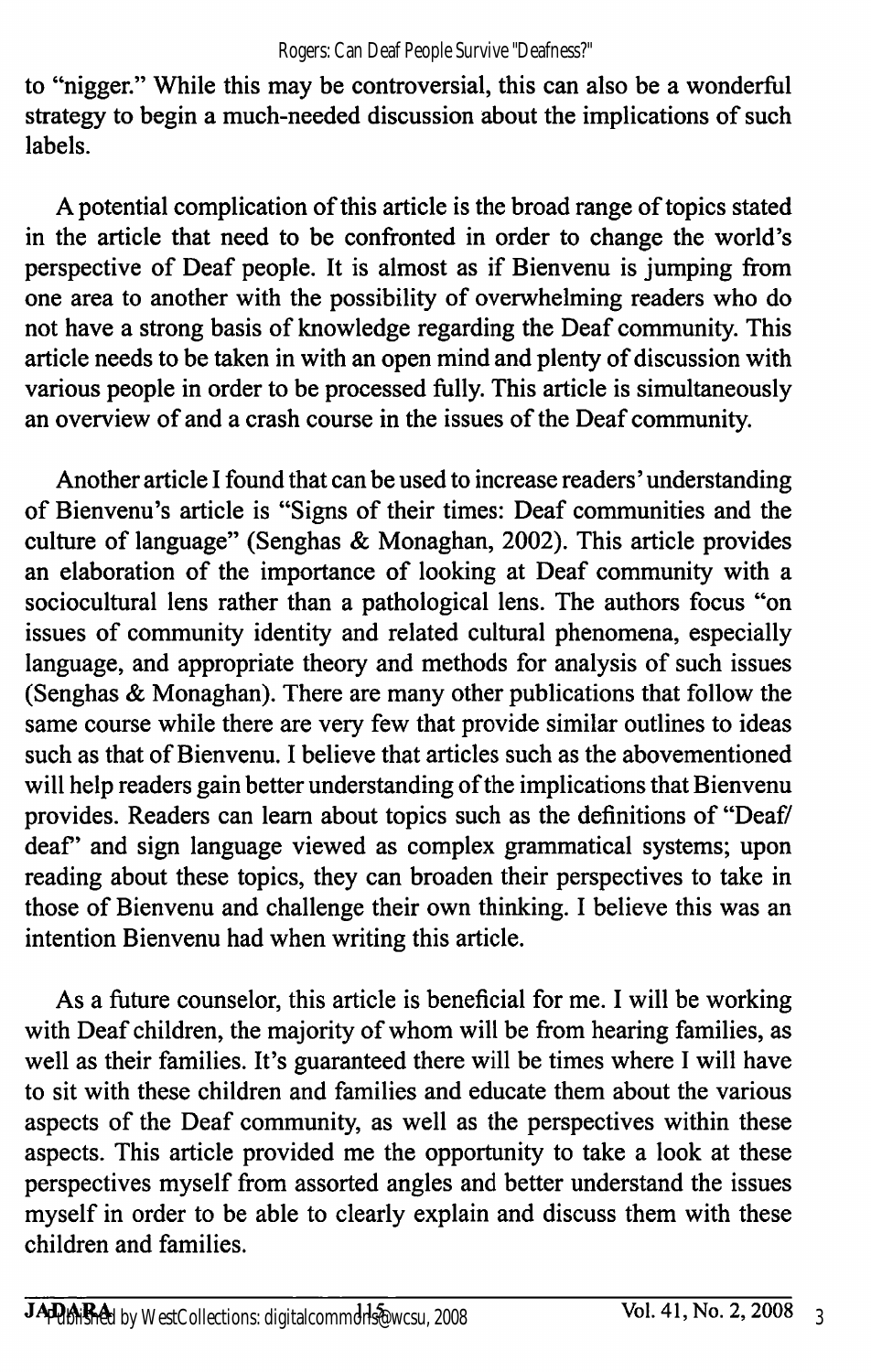Furthermore, there are many Deaf children who go through intense identity development and the mixed messages within and outside the Deaf community regarding what it means to be Deaf adds to this complication. It is my responsibility as a counselor to guide them through their development and teach them how to develop their own ways of thinking and seeing things. Empowerment is the key to genuine development. Our community will not grow if we do not teach our children how to think outside of the box for themselves.

While it is not my intention to encourage people to follow Bienvenu's beliefs, I believe it is my role to provide people with the various resources that are out there and allow them to develop their own viewpoints rather than manipulate their beliefs and thoughts to fit those that are mine. We need more people to think more critically within themselves about these topics and encourage this stimulation to other people around them. Our commimity's struggle to develop strength within ourselves is restricting our ability to reach out to the world and make waves for ourselves and others; once we develop this strength, who knows what kind of impact we can have on the world.

Jessica Rogers Gallaudet University Department of Counseling 800 Florida Avenue NE Washington, B.C. 20002-3695 Jessica. rogers@gallaudet. edu